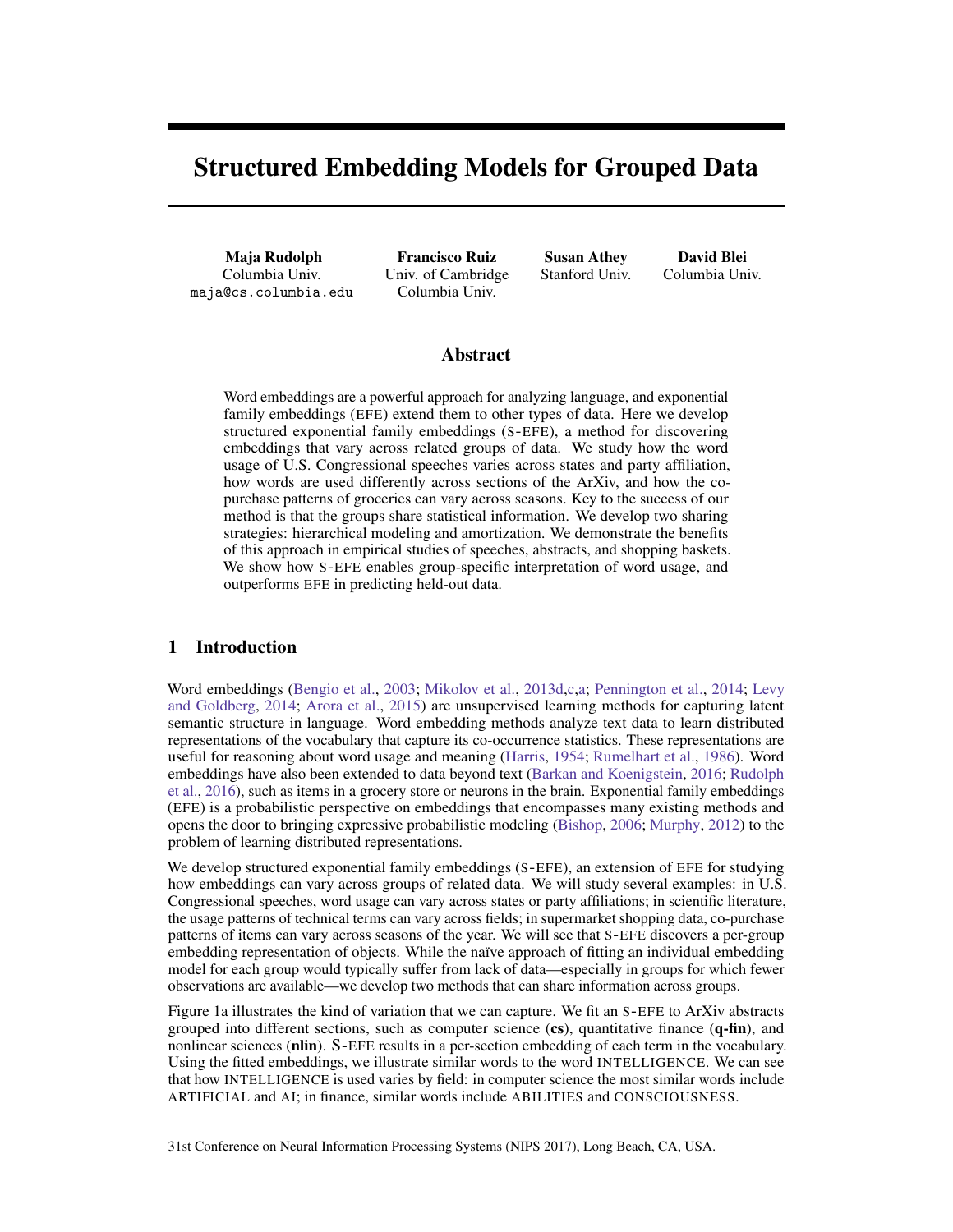

(a) S-EFE uncover variations in the usage of the word INTELLIGENCE.

(b) Graphical repres. of S-EFE.

Figure 1: (a) INTELLIGENCE is used differently across the ArXiv sections. Words with the closest embedding to the query are listed for 5 sections. (The embeddings were obtained by fitting an amortized S-EFE.) The method automatically orders the sections along the horizontal axis by their similarity in the usage of INTELLIGENCE. See Section 3 additional for details. (b) Graphical representation of S-EFE for data in S categories. The embedding vectors  $\rho_v^{(s)}$  are specific to each group, and the context vectors  $\alpha_v$  are shared across all categories.

In more detail, embedding methods posit two representation vectors for each term in the vocabulary; an embedding vector and a context vector. (We use the language of text for concreteness; as we mentioned, EFE extend to other types of data.) The idea is that the conditional probability of each observed word depends on the interaction between the embedding vector and the context vectors of the surrounding words. In S-EFE, we posit a separate set of embedding vectors for each group but a shared set of context vectors; this ensures that the embedding vectors are in the same space.

We propose two methods to share statistical strength among the embedding vectors. The first approach is based on hierarchical modeling (Gelman et al., 2003), which assumes that the groupspecific embedding representations are tied through a global embedding. The second approach is based on amortization (Dayan et al., 1995; Gershman and Goodman, 2014), which considers that the individual embeddings are the output of a deterministic function of a global embedding representation. We use stochastic optimization to fit large data sets.

Our work relates closely to two threads of research in the embedding literature. One is embedding methods that study how language evolves over time (Kim et al., 2014; Kulkarni et al., 2015; Hamilton et al., 2016; Rudolph and Blei, 2017; Bamler and Mandt, 2017; Yao et al., 2017). Time can be thought of as a type of "group", though with evolutionary structure that we do not consider. The second thread is multilingual embeddings (Klementiev et al., 2012; Mikolov et al., 2013b; Ammar et al., 2016; Zou et al., 2013); our approach is different in that most words appear in all groups and we are interested in the variations of the embeddings across those groups.

Our contributions are thus as follows. We introduce the S-EFE model, extending EFE to grouped data. We present two techniques to share statistical strength among the embedding vectors, one based on hierarchical modeling and one based on amortization. We carry out a thorough experimental study on two text databases, ArXiv papers by section and U.S. Congressional speeches by home state and political party. Using Poisson embeddings, we study market basket data from a large grocery store, grouped by season. On all three data sets, S-EFE outperforms EFE in terms of held-out log-likelihood. Qualitatively, we demonstrate how S-EFE discovers which words are used most differently across U.S. states and political parties, and show how word usage changes in different ArXiv disciplines.

## 2 Model Description

In this section, we develop structured exponential family embeddings (S-EFE), a model that builds on exponential family embeddings (EFE) (Rudolph et al., 2016) to capture semantic variations across groups of data. In embedding models, we represent each object (e.g., a word in text, or an item in shopping data) using two sets of vectors, an embedding vector and a context vector. In this paper, we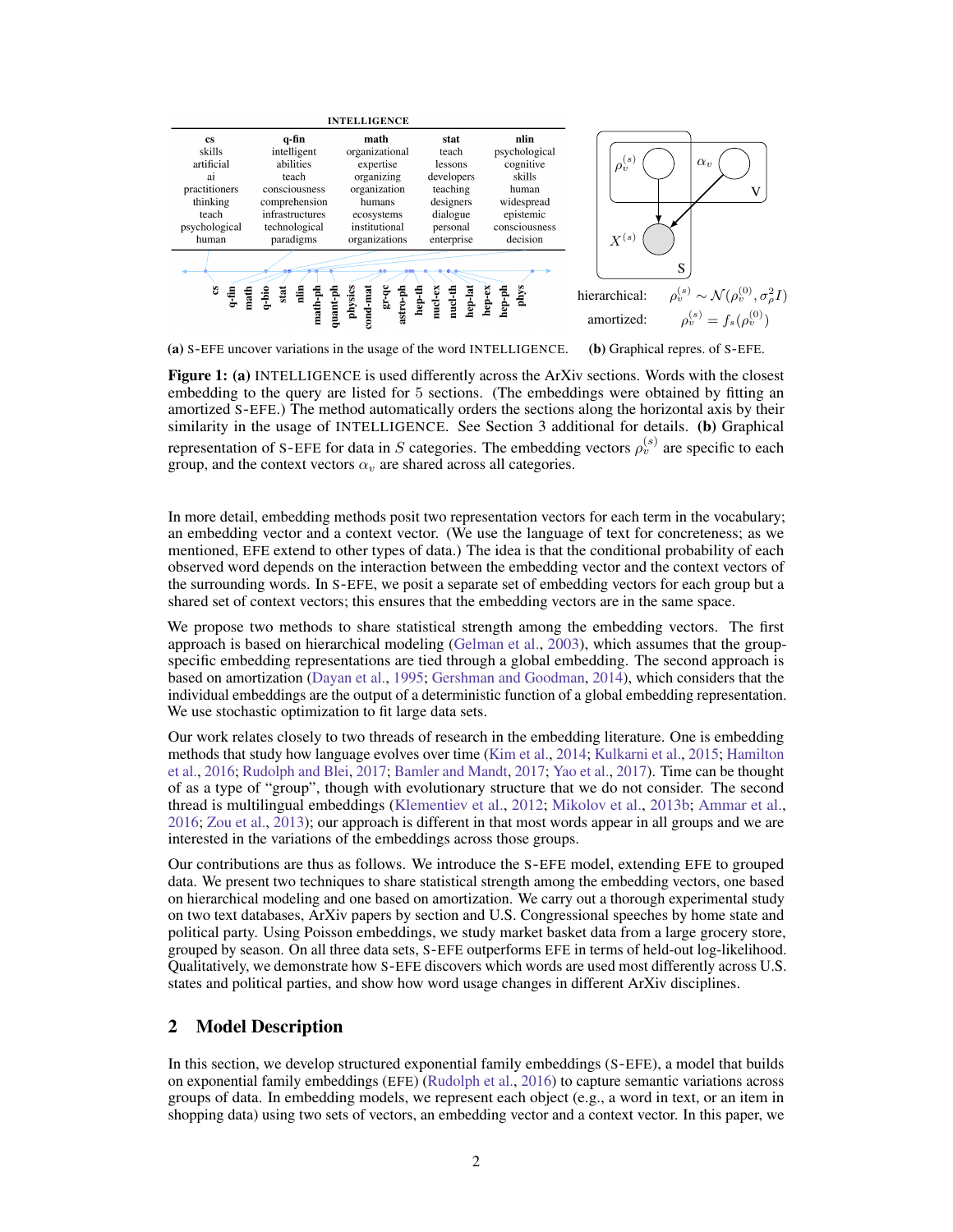are interested in how the embeddings vary across groups of data, and for each object we want to learn a separate embedding vector for each group. Having a separate embedding for each group allows us to study how the usage of a word like INTELLIGENCE varies across categories of the ArXiv, or which words are used most differently by U.S. Senators depending on which state they are from and whether they are Democrats or Republicans.

The S-EFE model extends EFE to grouped data, by having the embedding vectors be specific for each group, while sharing the context vectors across all groups. We review the EFE model in Section 2.1. We then formalize the idea of sharing the context vectors in Section 2.2, where we present two approaches to build a hierarchical structure over the group-specific embeddings.

#### 2.1 Background: Exponential Family Embeddings

In exponential family embeddings, we have a collection of objects, and our goal is to learn a vector representation of these objects based on their co-occurrence patterns.

Let us consider a dataset represented as a (typically sparse) matrix  $X$ , where columns are datapoints and rows are objects. For example, in text, each column corresponds to a location in the text, and each entry  $x_{vi}$  is a binary variable that indicates whether word v appears at location i.

In EFE, we represent each object v with two sets of vectors, embeddings vectors  $\rho_v[i]$  and context vectors  $\alpha_v[i]$ , and we posit a probability distribution of data entries  $x_{vi}$  in which these vectors interact. The definition of the EFE model requires three ingredients: a *context*, a *conditional exponential family*, and a *parameter sharing structure*. We next describe these three components.

Exponential family embeddings learn the vector representation of objects based on the conditional probability of each observation, conditioned on the observations in its *context*. The context  $c_{vi}$  gives the indices of the observations that appear in the conditional probability distribution of  $x_{vi}$ . The definition of the context varies across applications. In text, it corresponds to the set of words in a fixed-size window centered at location i.

Given the context  $c_{vi}$  and the corresponding observations  $x_{c_{vi}}$  indexed by  $c_{vi}$ , the distribution for  $x_{vi}$ is in the *exponential family*,

$$
x_{vi} \mid x_{c_{vi}} \sim \text{ExpFam}\left(t(x_{vi}), \eta_v(x_{c_{vi}})\right),\tag{1}
$$

with sufficient statistics  $t(x_{vi})$  and natural parameter  $\eta_v(x_{ci})$ . The parameter vectors interact in the conditional probability distributions of each observation  $x_{vi}$  as follows. The embedding vectors  $\rho_v[i]$ and the context vectors  $\alpha_v[i]$  are combined to form the natural parameter,

$$
\eta_v(x_{c_{vi}}) = g\left(\rho_v[i]^\top \sum_{(v',i') \in c_{vi}} \alpha_{v'}[i'] x_{v'i'}\right),\tag{2}
$$

where  $q(\cdot)$  is the link function. Exponential family embeddings can be understood as a bank of generalized linear models (GLMs). The context vectors are combined to give the covariates, and the "regression coefficients" are the embedding vectors. In Eq. 2, the link function  $g(\cdot)$  plays the same role as in GLMs and is a modeling choice. We use the identity link function.

The third ingredient of the EFE model is the *parameter sharing structure*, which indicates how the embedding vectors are shared across observations. In the standard EFE model, we use  $\rho_v[i] \equiv \rho_v$  and  $\alpha_v[i] \equiv \alpha_v$  for all columns of X. That is, each unique object v has a shared representation across all instances.

The objective function. In EFE, we maximize the objective function, which is given by the sum of the log-conditional likelihoods in Eq. 1. In addition, we add an  $\ell_2$ -regularization term (we use the notation of the log Gaussian pdf) over the embedding and context vectors, yielding

$$
\mathcal{L} = \log p(\alpha) + \log p(\rho) + \sum_{v,i} \log p(x_{vi} \mid x_{c_{vi}}; \alpha, \rho), \qquad (3)
$$

Note that maximizing the regularized conditional likelihood is not equivalent to *maximum a posteriori*. Rather, it is similar to maximization of the pseudo-likelihood in conditionally specified models (Arnold et al., 2001; Rudolph et al., 2016).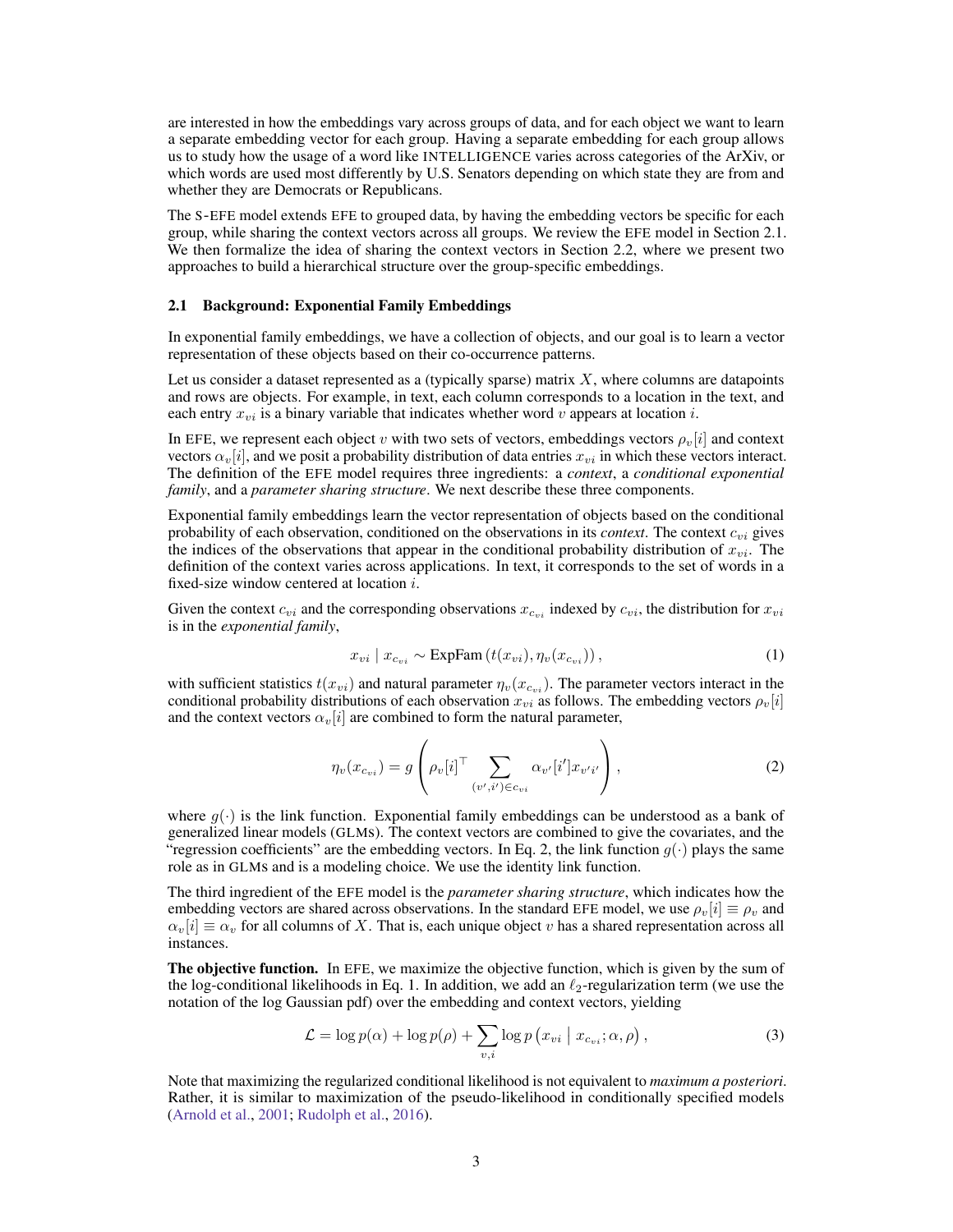#### 2.2 Structured Exponential Family Embeddings

Here, we describe the S-EFE model for grouped data. In text, some examples of grouped data are Congressional speeches grouped into political parties or scientific documents grouped by discipline. Our goal is to learn group-specific embeddings from data partitioned into  $S$  groups, i.e., each instance i is associated with a group  $s_i \in \{1, \ldots, S\}$ . The S-EFE model extends EFE to learn a separate set of embedding vectors for each group.

To build the S-EFE model, we impose a particular parameter sharing structure over the set of embedding and context vectors. We posit a structured model in which the context vectors are shared across groups, i.e.,  $\alpha_v[i] \equiv \alpha_v$  (as in the standard EFE model), but the embedding vectors are only shared *at the group level*, i.e., for an observation *i* belonging to group  $s_i$ ,  $\rho_v[i] \equiv \rho_v^{(s_i)}$ . Here,  $\rho_v^{(s)}$  denotes the embedding vector corresponding to group *s*. We show a graphical representation of the S-EFE in Figure 1b.

Sharing the context vectors  $\alpha_v$  has two advantages. First, the shared structure reduces the number of parameters, while the resulting S-EFE model is still flexible to capture how differently words are used across different groups, as  $\rho_v^{(s)}$  is allowed to vary.<sup>1</sup> Second, it has the important effect of uniting all embedding parameters in the same space, as the group-specific vectors  $\rho_v^{(s)}$  need to agree with the components of  $\alpha_v$ . While one could learn a separate embedding model for each group, as has been done for text grouped into time slices (Kim et al., 2014; Kulkarni et al., 2015; Hamilton et al., 2016), this approach would require ad-hoc postprocessing steps to align the embeddings.<sup>2</sup>

When there are  $S$  groups, the S-EFE model has  $S$  times as many embedding vectors than the standard embedding model. This may complicate inferences about the group-specific vectors, especially for groups with less data. Additionally, an object  $v$  may appear with very low frequency in a particular group. Thus, the naïve approach for building the S-EFE model without additional structure may be detrimental for the quality of the embeddings, especially for small-sized groups. To address this problem, we propose two different methods to tie the individual  $\rho_v^{(s)}$  together, sharing statistical strength among them. The first approach consists in a hierarchical embedding structure. The second approach is based on amortization. In both methods, we introduce a set of *global* embedding vectors  $\rho_v^{(0)}$ , and impose a particular structure to generate  $\rho_v^{(s)}$  from  $\rho_v^{(0)}$ .

Hierarchical embedding structure. Here, we impose a hierarchical structure that allows sharing statistical strength among the per-group variables. For that, we assume that each  $\rho_v^{(s)} \sim \mathcal{N}(\rho_v^{(0)}, \sigma_\rho^2 I)$ , where  $\sigma_{\rho}^2$  is a fixed hyperparameter. Thus, we replace the EFE objective function in Eq. 3 with

$$
\mathcal{L}_{\text{hier}} = \log p(\alpha) + \log p(\rho^{(0)}) + \sum_{s} \log p(\rho^{(s)} \mid \rho^{(0)}) + \sum_{v,i} \log p(x_{vi} \mid x_{c_{vi}}; \alpha, \rho).
$$
 (4)

where the  $\ell_2$ -regularization term now applies only on  $\alpha_v$  and the global vectors  $\rho_v^{(0)}$ .

Fitting the hierarchical model involves maximizing Eq. 4 with respect to  $\alpha_v$ ,  $\rho_v^{(0)}$ , and  $\rho_v^{(s)}$ . We note that we have not reduced the number of parameters to be inferred; rather, we tie them together through a common prior distribution. We use stochastic gradient ascent to maximize Eq. 4.

Amortization. The idea of amortization has been applied in the literature to develop amortized inference algorithms (Dayan et al., 1995; Gershman and Goodman, 2014). The main insight behind amortization is to reuse inferences about past experiences when presented with a new task, leveraging the accumulated knowledge to quickly solve the new problem. Here, we use amortization to control the number of parameters of the S-EFE model. In particular, we set the per-group embeddings  $\rho_v^{(s)}$  to be the output of a deterministic function of the global embedding vectors,  $\rho_v^{(s)} = f_s(\rho_v^{(0)})$ . We use a different function  $f_s(\cdot)$  for each group s, and we parameterize them using neural networks, similarly to other works on amortized inference (Korattikara et al., 2015; Kingma and Welling, 2014; Rezende et al., 2014; Mnih and Gregor, 2014). Unlike standard uses of amortized inference, in S-EFE the

<sup>&</sup>lt;sup>1</sup>Alternatively, we could share the embedding vectors  $\rho_v$  and have group-specific context vectors  $\alpha_v^{(s)}$ . We did not explore that avenue and leave it for future work.

<sup>&</sup>lt;sup>2</sup>Another potential advantage of the proposed parameter sharing structure is that, when the context vectors are held fixed, the resulting objective function is convex, by the convexity properties of exponential families (Wainwright and Jordan, 2008).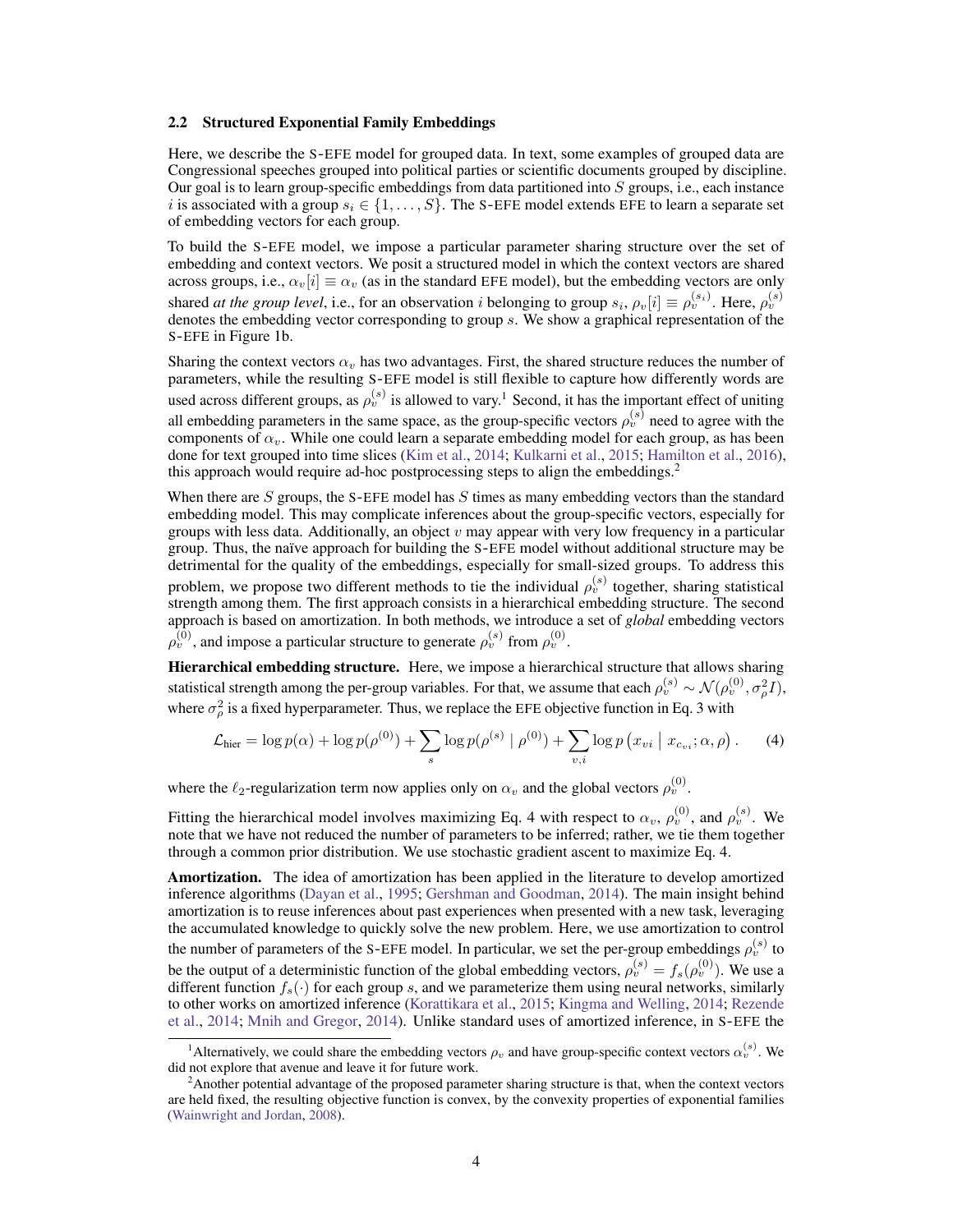input to the functions  $f_s(\cdot)$  is unobserved and must be estimated together with the parameters of the functions  $f_s(\cdot)$ .

Depending on the architecture of the neural networks, the amortization can significantly reduce the number of parameters in the model (as compared to the non-amortized model), while still having the flexibility to model different embedding vectors for each group. The number of parameters in the S-EFE model is  $KL(S + 1)$ , where S is the number of groups, K is the dimensionality of the embedding vectors, and  $L$  is the number of objects (e.g., the vocabulary size). With amortization, we reduce the number of parameters to  $2KL + SP$ , where P is the number of parameters of the neural network. Since typically  $L \gg P$ , this corresponds to a significant reduction in the number of parameters, even when  $P$  scales linearly with  $K$ .

In the amortized S-EFE model, we need to introduce a new set of parameters  $\phi^{(s)} \in \mathbb{R}^P$  for each group s, corresponding to the neural network parameters. Given these, the group-specific embedding vectors  $\rho_v^{(s)}$  are obtained as

$$
\rho_v^{(s)} = f_s(\rho_v^{(0)}) = f(\rho_v^{(0)}; \phi^{(s)}).
$$
\n(5)

We compare two architectures for the function  $f_s(\cdot)$ : fully connected feed-forward neural networks and residual networks (He et al., 2016). For both, we consider one hidden layer with  $H$  units. Hence, the network parameters  $\phi^{(s)}$  are two weight matrices,

$$
\phi^{(s)} = \{W_1^{(s)} \in \mathbb{R}^{H \times K}, W_2^{(s)} \in \mathbb{R}^{K \times H}\},\tag{6}
$$

i.e.,  $P = 2KH$  parameters. The neural network takes as input the global embedding vector  $\rho_v^{(0)}$ , and it outputs the group-specific embedding vectors  $\rho_v^{(s)}$ . The mathematical expression for  $\rho_v^{(s)}$  for a feed-forward neural network and a residual network is respectively given by

$$
\rho_v^{(s)} = f_{\text{ffret}}(\rho_v^{(0)}; \phi^{(s)}) = W_2^{(s)} \tanh\left(W_1^{(s)} \rho_v^{(0)}\right),\tag{7}
$$

$$
\rho_v^{(s)} = f_{\text{resnet}}(\rho_v^{(0)}; \phi^{(s)}) = \rho_v^{(0)} + W_2^{(s)} \tanh\left(W_1^{(s)} \rho_v^{(0)}\right),\tag{8}
$$

where we have considered the hyperbolic tangent nonlinearity. The main difference between both network architectures is that the residual network focuses on modeling how the group-specific embedding vectors  $\rho_v^{(s)}$  differ from the global vectors  $\rho_v^{(0)}$ . That is, if all weights were set to 0, the feed-forward network would output 0, while the residual network would output the global vector  $\rho_v^{(0)}$ for all groups.

The objective function under amortization is given by

$$
\mathcal{L}_{\text{amortiz}} = \log p(\alpha) + \log p(\rho^{(0)}) + \sum_{v,i} \log p\left(x_{vi} \mid x_{c_{vi}}; \alpha, \rho^{(0)}, \phi\right). \tag{9}
$$

We maximize this objective with respect to  $\alpha_v$ ,  $\rho_v^{(0)}$ , and  $\phi^{(s)}$  using stochastic gradient ascent. We implement the hierarchical and amortized S-EFE models in TensorFlow (Abadi et al., 2015), which allows us to leverage automatic differentiation.3

Example: structured Bernoulli embeddings for grouped text data. Here, we consider a set of documents broken down into groups, such as political affiliations or scientific disciplines. We can represent the data as a binary matrix X and a set of group indicators  $s_i$ . Since only one word can appear in a certain position  $i$ , the matrix  $X$  contains one non-zero element per column. In embedding models, we ignore this one-hot constraint for computational efficiency, and consider that the observations are generated following a set of conditional Bernoulli distributions (Mikolov et al., 2013c; Rudolph et al., 2016). Given that most of the entries in  $X$  are zero, embedding models typically downweigh the contribution of the zeros to the objective function. Mikolov et al. (2013c) use negative sampling, which consists in randomly choosing a subset of the zero observations. This corresponds to a biased estimate of the gradient in a Bernoulli exponential family embedding model (Rudolph et al., 2016).

The context  $c_{vi}$  is given at each position i by the set of surrounding words in the document, according to a fixed-size window.

 $3C$ ode is available at [https://github.com/mariru/structured\\_embeddings](https://github.com/mariru/structured_embeddings)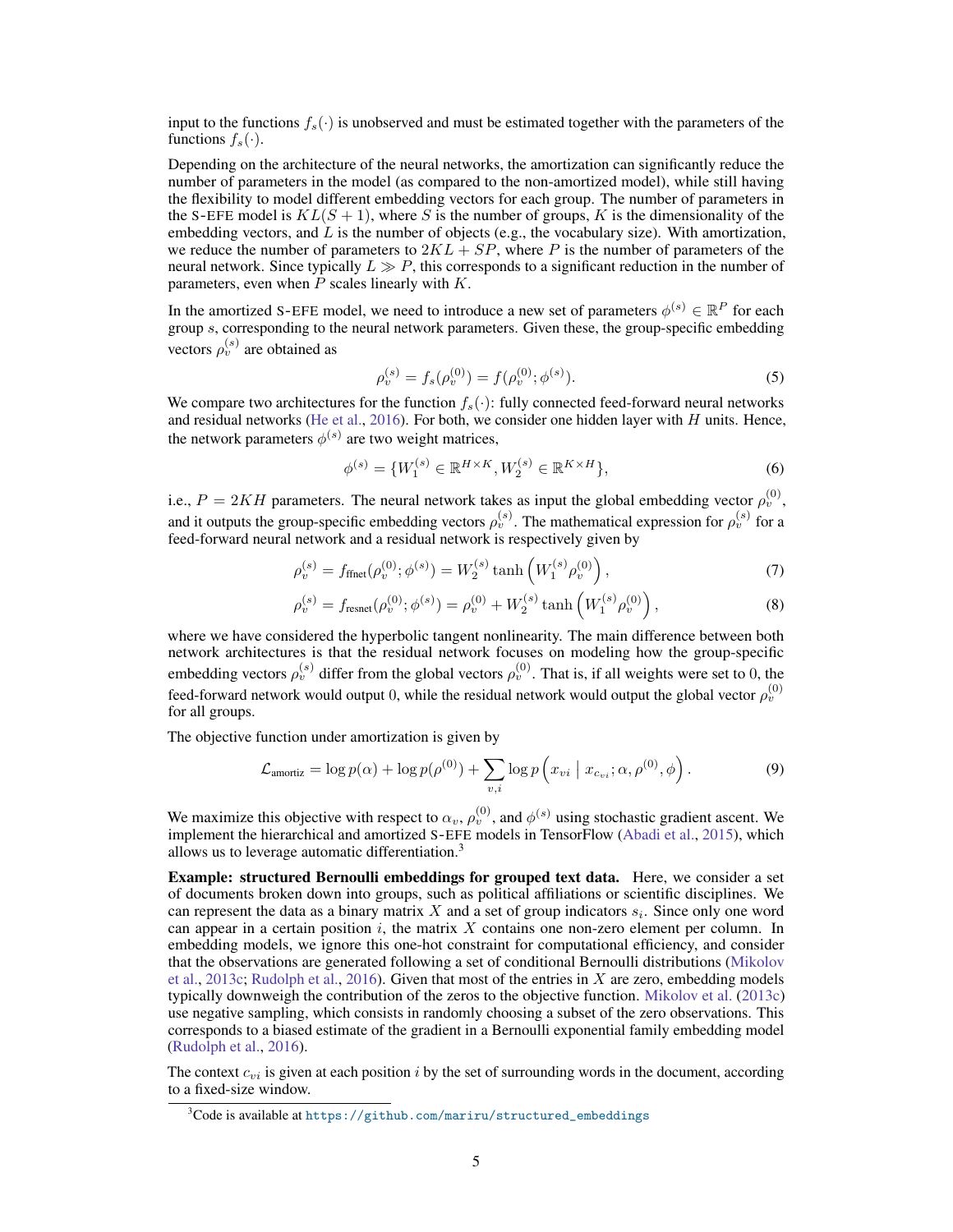|                        | data   | embedding of | groups | grouped by       | size         |
|------------------------|--------|--------------|--------|------------------|--------------|
| <b>ArXiv abstracts</b> | text   | 15k terms    | 19     | subject areas    | 15M words    |
| <b>Senate speeches</b> | text   | 15k terms    | 83     | home state/party | 20M words    |
| Shopping data          | counts | 5.5k items   | 12     | months           | $0.5M$ trips |

Table 1: Group structure and size of the three corpora analyzed in Section 3.

Example: structured Poisson embeddings for grouped shopping data. EFE and S-EFE extend to applications beyond text and we use S-EFE to model supermarket purchases broken down by month. For each market basket i, we have access to the month  $s_i$  in which that shopping trip happened. Now, the rows of the data matrix  $X$  index items, while columns index shopping trips. Each element  $x_{vi}$ denotes the number of units of item v purchased at trip i. Unlike text, each column of X may contain more than one non-zero element. The context  $c_{vi}$  corresponds to the set of items purchased in trip i, excluding v.

In this case, we use the Poisson conditional distribution, which is more appropriate for count data. In Poisson S-EFE, we also downweigh the contribution of the zeros in the objective function, which provides better results because it allows the inference to focus on the positive signal of the actual purchases (Rudolph et al., 2016; Mikolov et al., 2013c).

# 3 Empirical Study

In this section, we describe the experimental study. We fit the S-EFE model on three datasets and compare it against the EFE (Rudolph et al., 2016). Our quantitative results show that sharing the context vectors provides better results, and that amortization and hierarchical structure give further improvements.

Data. We apply the S-EFE on three datasets: ArXiv papers, U.S. Senate speeches, and purchases on supermarket grocery shopping data. We describe these datasets below, and we provide a summary of the datasets in Table 1.

*ArXiv papers:* This dataset contains the abstracts of papers published on the ArXiv under the 19 different tags between April 2007 and June 2015. We treat each tag as a group and fit S-EFE with the goal of uncovering which words have the strongest shift in usage. We split the abstracts into training, validation, and test sets, with proportions of  $80\%$ ,  $10\%$ , and  $10\%$ , respectively.

*Senate speeches:* This dataset contains U.S. Senate speeches from 1994 to mid 2009. In contrast to the ArXiv collection, it is a transcript of spoken language. We group the data into state of origin of the speaker and his or her party affiliation. Only affiliations with the Republican and Democratic Party are considered. As a result, there are 83 groups (Republicans from Alabama, Democrats from Alabama, Republicans from Arkansas, etc.). Some of the state/party combinations are not available in the data, as some of the 50 states have only had Senators with the same party affiliation. We split the speeches into training  $(80\%)$ , validation  $(10\%)$ , and testing  $(10\%)$ .

*Grocery shopping data:* This dataset contains the purchases of 3, 206 customers. The data covers a period of 97 weeks. After removing low-frequency items, the data contains 5, 590 unique items at the UPC (Universal Product Code) level. We split the data into a training, test, and validation sets, with proportions of 90%, 5%, and 5%, respectively. The training data contains 515, 867 shopping trips and 5, 370, 623 purchases in total.

For the text corpora, we fix the vocabulary to the 15k most frequent terms and remove all words that are not in the vocabulary. Following Mikolov et al. (2013c), we additionally remove each word with probability  $1 - \sqrt{10^{-5}/f_v}$ , where  $f_v$  is the word frequency. This downsamples especially the frequent words and speeds up training. (Sizes reported in Table 1 are the number of words remaining after preprocessing.)

Models. Our goal is to fit the S-EFE model on these datasets. For the text data, we use the Bernoulli distribution as the conditional exponential family, while for the shopping data we use the Poisson distribution, which is more appropriate for count data.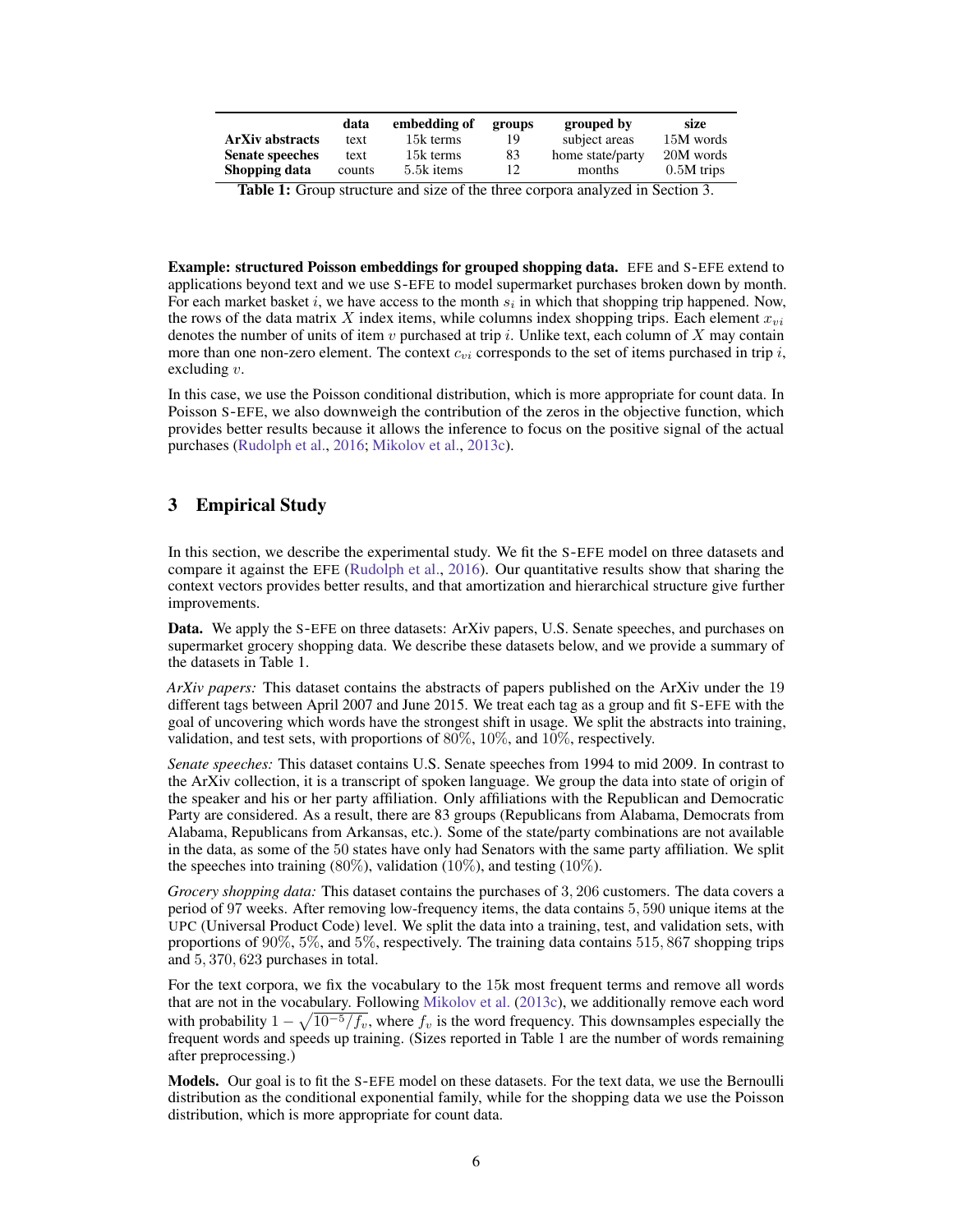On each dataset, we compare four approaches based on S-EFE with two EFE (Rudolph et al., 2016) baselines. All are fit using stochastic gradient descent (SGD) (Robbins and Monro, 1951). In particular, we compare the following methods:

- A global EFE model, which cannot capture group structure.
- Separate EFE models, fitted independently on each group.
- (this paper) S-EFE without hierarchical structure or amortization.
- (this paper) S-EFE with hierarchical group structure.
- (this paper) S-EFE, amortized with a feed-forward neural network (Eq. 7).
- (this paper) S-EFE, amortized using a residual network (Eq. 8).

**Experimental setup and hyperparameters.** For text we set the dimension of the embeddings to  $K = 100$ , the number of hidden units to  $H = 25$ , and we experiment with two context sizes, 2 and 8.<sup>4</sup> In the shopping data, we use  $K = 50$  and  $H = 20$ , and we randomly truncate the context of baskets larger than 20 to reduce their size to 20. For both methods, we use 20 negative samples.

For all methods, we subsample minibatches of data in the same manner. Each minibatch contains subsampled observations from all groups and each group is subsampled proportionally to its size. For text, the words subsampled from within a group are consecutive, and for shopping data the observations are sampled at the shopping trip level. This sampling scheme reduces the bias from imbalanced group sizes. For text, we use a minibatch size of  $\dot{N}/10000$ , where N is the size of the corpus, and we run 5 passes over the data; for the shopping data we use  $N/100$  and run 50 passes. We use the default learning rate setting of TensorFlow for Adam<sup>5</sup> (Kingma and Ba, 2015).

We use the standard initialization schemes for the neural network parameters. The weights are drawn from a uniform distribution bounded at  $\pm\sqrt{6}/\sqrt{K} + H$  (Glorot and Bengio, 2010). For the embeddings, we try 3 initialization schemes and choose the best one based on validation error. In particular, these schemes are: (1) all embeddings are drawn from the Gaussian prior implied by the regularizer; (2) the embeddings are initialized from a global embedding; (3) the context vectors are initialized from a global embedding and held constant, while the embeddings vectors are drawn randomly from the prior. Finally, for each method we choose the regularization variance from the set  $\{100, 10, 1, 0.1\}$ , also based on validation error.

Runtime. We implemented all methods in Tensorflow. On the Senate speeches, the runtime of S-EFE is 4.3 times slower than the runtime of global EFE, hierarchical EFE is 4.6 times slower than the runtime of global EFE, and amortized S-EFE is 3.3 times slower than the runtime of global EFE. (The Senate speeches have the most groups and hence the largest difference in runtime between methods.)

Evaluation metric. We evaluate the fits by held-out pseudo (log-)likelihood. For each model, we compute the test pseudo log-likelihood, according to the exponential family distribution used (Bernoulli or Poisson). For each test entry, a better model will assign higher probability to the observed word or item, and lower probability to the negative samples. This is a fair metric because the competing methods all produce conditional likelihoods from the same exponential family.6 To make results comparable, we train and evaluate all methods with the same number of negative samples (20). The reported held out likelihoods give equal weight to the positive and negative samples.

Quantitative results. We show the test pseudo log-likelihood of all methods in Table 2 and report that our method outperforms the baseline in all experiments. We find that S-EFE with either hierarchical structure or amortization outperforms the competing methods based on standard EFE highlighted in bold. This is because the global EFE ignores per-group variations, whereas the separate EFE cannot share information across groups. The results of the global EFE baseline are better than fitting separate EFE (the other baseline), but unlike the other methods the global EFE cannot be used for the exploratory analysis of variations across groups. Our results show that using a hierarchical S-EFE is always better than using the simple S-EFE model or fitting a separate EFE on each group. The hierarchical structure helps, especially for the Senate speeches, where the data is divided into many

<sup>&</sup>lt;sup>4</sup>To save space we report results for context size 8 only. Context size 2 shows the same relative performance.

<sup>&</sup>lt;sup>5</sup>Adam needs to track a history of the gradients for each parameter that is being optimized. One advantage from reducing the number of parameters with amortization is that it results in a reduced computational overhead for Adam (as well as for other adaptive stepsize schedules).

<sup>&</sup>lt;sup>6</sup>Since we hold out chunks of consecutive words usually both a word and its context are held out. For all methods we have to use the words in the context to compute the conditional likelihoods.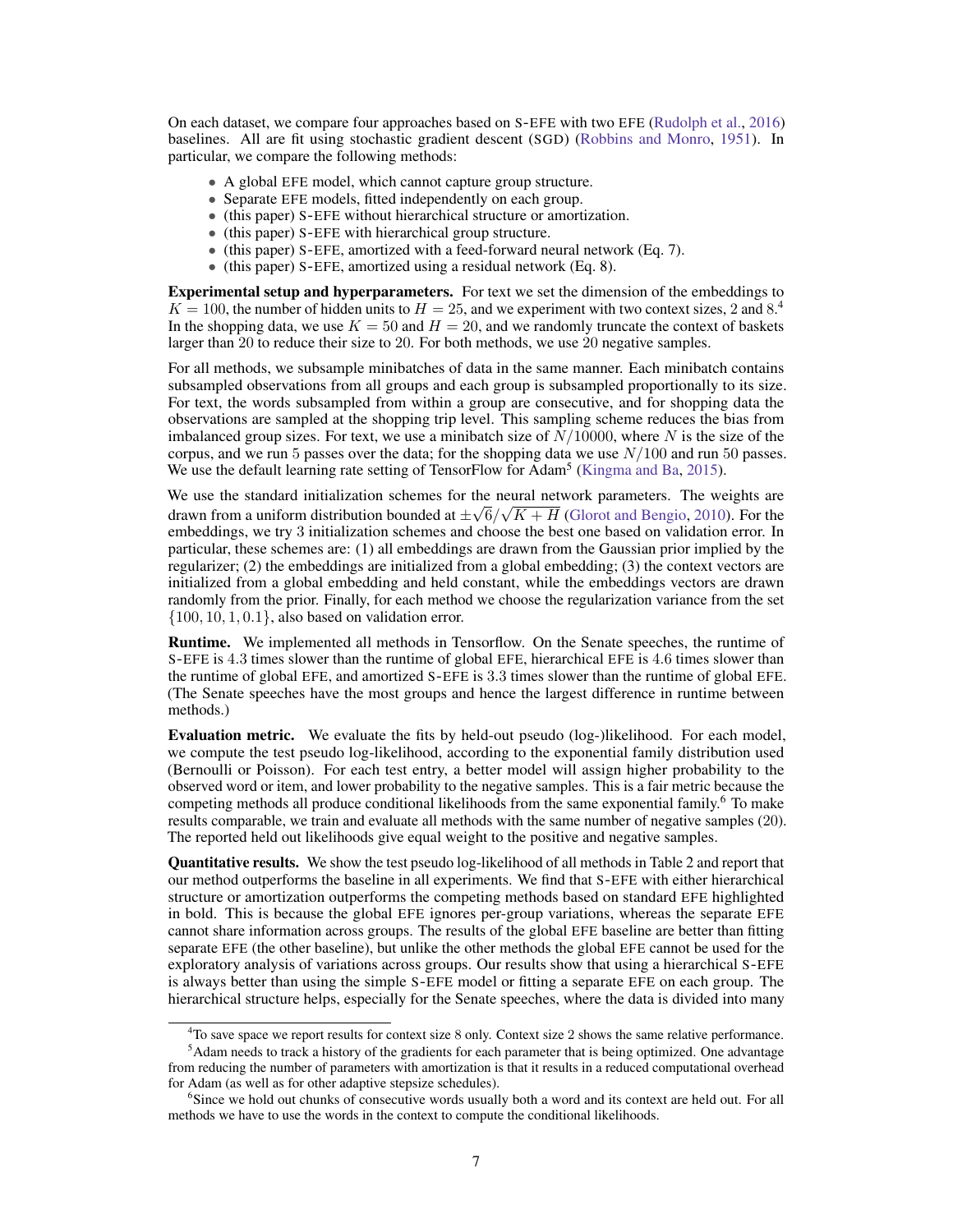|                                      | <b>ArXiv papers</b> | <b>Senate speeches</b> | Shopping data      |
|--------------------------------------|---------------------|------------------------|--------------------|
| Global EFE (Rudolph et al., 2016)    | $-2.176 \pm 0.005$  | $-2.239 \pm 0.002$     | $-0.772 \pm 0.000$ |
| Separated EFE (Rudolph et al., 2016) | $-2.500 \pm 0.012$  | $-2.915 \pm 0.004$     | $-0.807 \pm 0.002$ |
| $S$ -EFE                             | $-2.287 + 0.007$    | $-2.645 + 0.002$       | $-0.770 \pm 0.001$ |
| S-EFE (hierarchical)                 | $-2.170 \pm 0.003$  | $-2.217 + 0.001$       | $-0.767 \pm 0.000$ |
| S-EFE (amortiz+feedf)                | $-2.153 \pm 0.004$  | $-2.484 \pm 0.002$     | $-0.774 \pm 0.000$ |
| S-EFE (amortiz+resnet)               | $-2.120 \pm 0.004$  | $-2.249 \pm 0.002$     | $-0.762 \pm 0.000$ |

Table 2: Test log-likelihood on the three considered datasets. S-EFE consistently achieves the highest held-out likelihood. The competing methods are the global EFE, which can not capture group variations, and the separate EFE, which cannot share information across groups.

groups. Among the amortized S-EFE models we developed, at least amortization with residual networks outperforms the base S-EFE. The advantage of residual networks over feed-forward neural networks is consistent with the results reported by (He et al., 2016).

While both hierarchical S-EFE and amortized S-EFE share information about the embedding of a particular word across groups (through the global embedding  $\rho_v^{(0)}$ ), amortization additionally ties the embeddings of all words within a group (through learning the neural network of that group). We hypothesize that for the Senate speeches, which are split into many groups, this is a strong modeling constraint, while it helps for all other experiments.

Structured embeddings reveal a spectrum of word usage. We have motivated S-EFE with the example that the usage of INTELLIGENCE varies by ArXiv category (Figure 1a). We now explain how for each term the per-group embeddings place the groups on a spectrum. For a specific term v we take its embeddings vectors  $\{\rho_v^{(s)}\}$  for all groups s, and project them onto a one-dimensional space using the first component of principal component analysis (PCA). This is a one-dimensional summary of how close the embeddings of  $v$  are across groups. Such comparison is posible because the S-EFE shares the context vectors, which grounds the embedding vectors in a joint space.

The spectrum for the word INTELLIGENCE along its first principal component is the horizontal axis in Figure 1a. The dots are the projections of the group-specific embeddings for that word. (The embeddings come from a fitted S-EFE with feed-forward amortization.) We can see that in an unsupervised manner, the method has placed together groups related to physics on one end on the spectrum, while computer science, statistics and math are on the other end of the spectrum.

To give additional intuition of what the usage of INTELLIGENCE is at different locations on the spectrum, we have listed the 8 most similar words for the groups computer science (cs), quantitative finance  $(q$ -fin), math (math), statistics (stat), and nonlinear sciences (nlin). Word similarities are computed using cosine distance in the embedding space. Eventhough their embeddings are relatively close to each other on the spectrum, the model has the flexibility to capture high variabilty in the lists of similar words.

Exploring group variations with structured embeddings. The result of the S-EFE also allows us to investigate which words have the highest deviation from their average usage for each group. For example, in the Congressional speeches, there are many terms that we do not expect the Senators to use differently (e.g., most stopwords). We might however want to ask a question like "which words do Republicans from Texas use most differently from other Senators?" By suggesting an answer, our method can guide an exploratory data analysis. For each group  $s$  (state/party combination), we compute the top 3 words in argsort<sub>v</sub>  $(||\rho_v^{(s)} - \frac{1}{S} \sum_{t=1}^S \rho_v^{(t)}||)$  from within the top 1k words.

Table 3 shows a summary of our findings (the full table is in the Appendix). According to the S-EFE (with residual network amortization), Republican Senators from Texas use BORDER and the phrase OUR COUNTRY in different contexts than other Senators.

Some of these variations are probably influenced by term frequency, as we expect Democrats from Washington to talk about WASHINGTON more frequently than other states. But we argue that our method provides more insights than a frequency based analysis, as it is also sensitive to the context in which a word appears. For example, WASHINGTON might in some groups be used more often in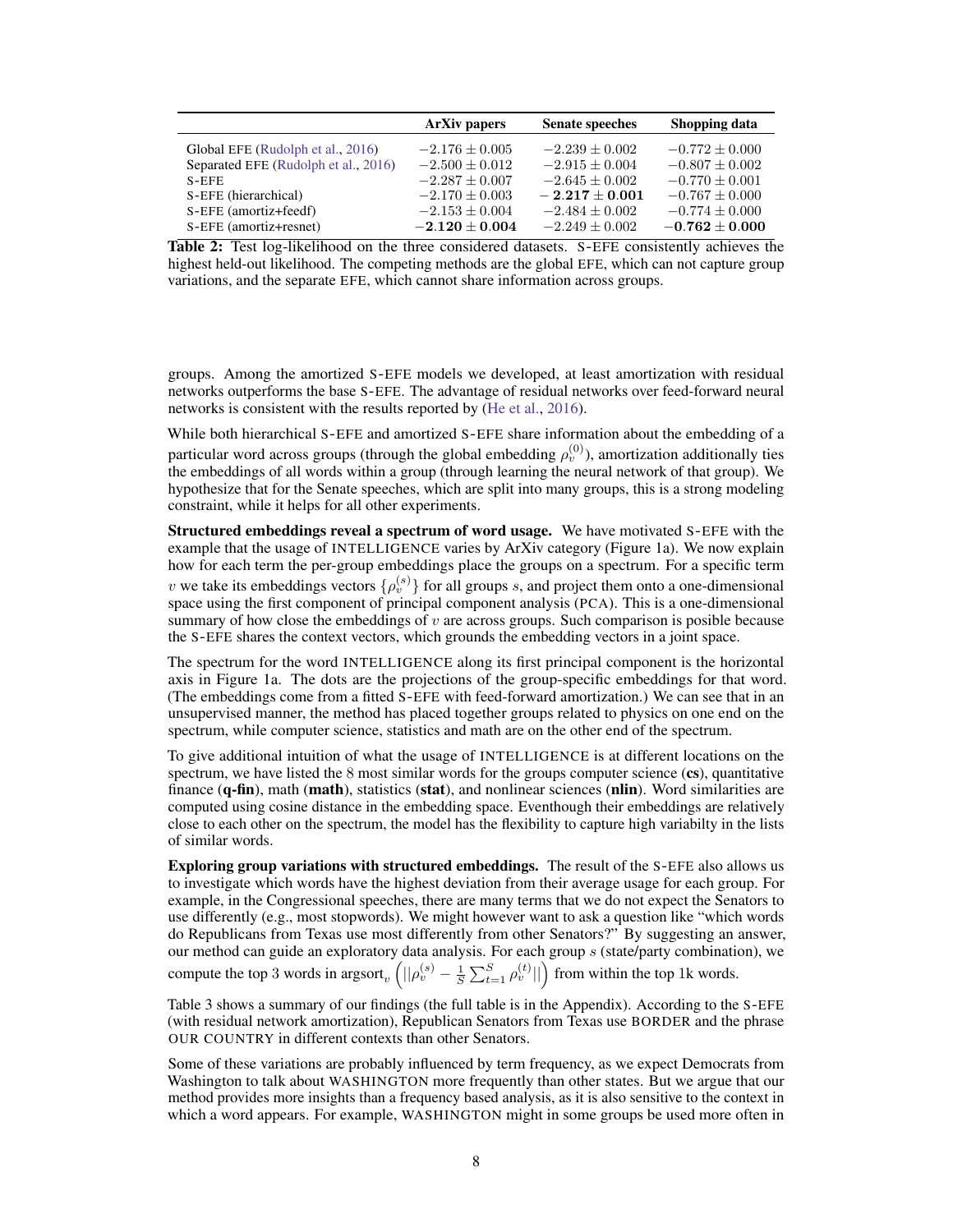| <b>TEXAS</b> |              | <b>FLORIDA</b> |  | <b>IOWA</b> |              |  | <b>WASHINGTON</b> |
|--------------|--------------|----------------|--|-------------|--------------|--|-------------------|
| border       | medicaid     | bankruptcy     |  | agriculture | prescription |  | washington        |
| our country  | prescription | water          |  | tarmers     | drug         |  | energy            |
| <i>irad</i>  | medicare     | waste          |  | food        | drugs        |  | oil               |

Table 3: List of the three most different words for different groups for the Congressional speeches. S-EFE uncovers which words are used most differently by Republican Senators (red) and Democratic Senators (blue) from different states. The complete table is in the Appendix.

the context of PRESIDENT and GEORGE, while in others it might appear in the context of DC and CAPITAL, or it may refer to the state.

## 4 Discussion

We have presented several structured extensions of EFE for modeling grouped data. Hierarchical S-EFE can capture variations in word usage across groups while sharing statistical strength between them through a hierarchical prior. Amortization is an effective way to reduce the number of parameters in the hierarchical model. The amortized S-EFE model leverages the expressive power of neural networks to reduce the number of parameters, while still having the flexibility to capture variations between the embeddings of each group. Below are practical guidelines for choosing a S-EFE.

How can I fit embeddings that vary across groups of data? To capture variations across groups, never fit a separate embedding model for each group. We recommend at least sharing the context vectors, as all the S-EFE models do. This ensures that the latent dimensions of the embeddings are aligned across groups. In addition to sharing context vectors, we also recommend sharing statistical strength between the embedding vectors. In this paper we have presented two ways to do so, hierarchical modeling and amortization.

Should I use a hierarchical prior or amortization? The answer depends on how many groups the data contain. In our experiments, the hierarchical S-EFE works better when there are many groups. With less groups, the amortized S-EFE works better.

The advantage of the amortized S-EFE is that it has fewer parameters than the hierarchical model, while still having the flexibility to capture across-group variations. The global embeddings in an amortized S-EFE have two roles. They capture the semantic similarities of the words, and they also serve as the input into the amortization networks. Thus, the global embeddings of words with similar pattern of across-group variation need to be in regions of the embedding space that lead to similar modifications by the amortization network. As the number of groups in the data increases, these two roles become harder to balance. We hypothesize that this is why the amortized S-EFE has stronger performance when there are fewer groups.

Should I use feed-forward or residual networks? To amortize a S-EFE we recommend residual networks. They perform better than the feed-forward networks in all of our experiments. While the feed-forward network has to output the entire meaning of a word in the group-specific embedding, the residual network only needs the capacity to model how the group-specific embedding differs from the global embedding.

### Acknowledgements

We thank Elliott Ash and Suresh Naidu for the helpful discussions and for sharing the Senate speeches. This work is supported by NSF IIS-1247664, ONR N00014-11-1-0651, DARPA PPAML FA8750-14- 2-0009, DARPA SIMPLEX N66001-15-C-4032, the Alfred P. Sloan Foundation, and the John Simon Guggenheim Foundation. Francisco J. R. Ruiz is supported by the EU H2020 programme (Marie Skłodowska-Curie grant agreement 706760).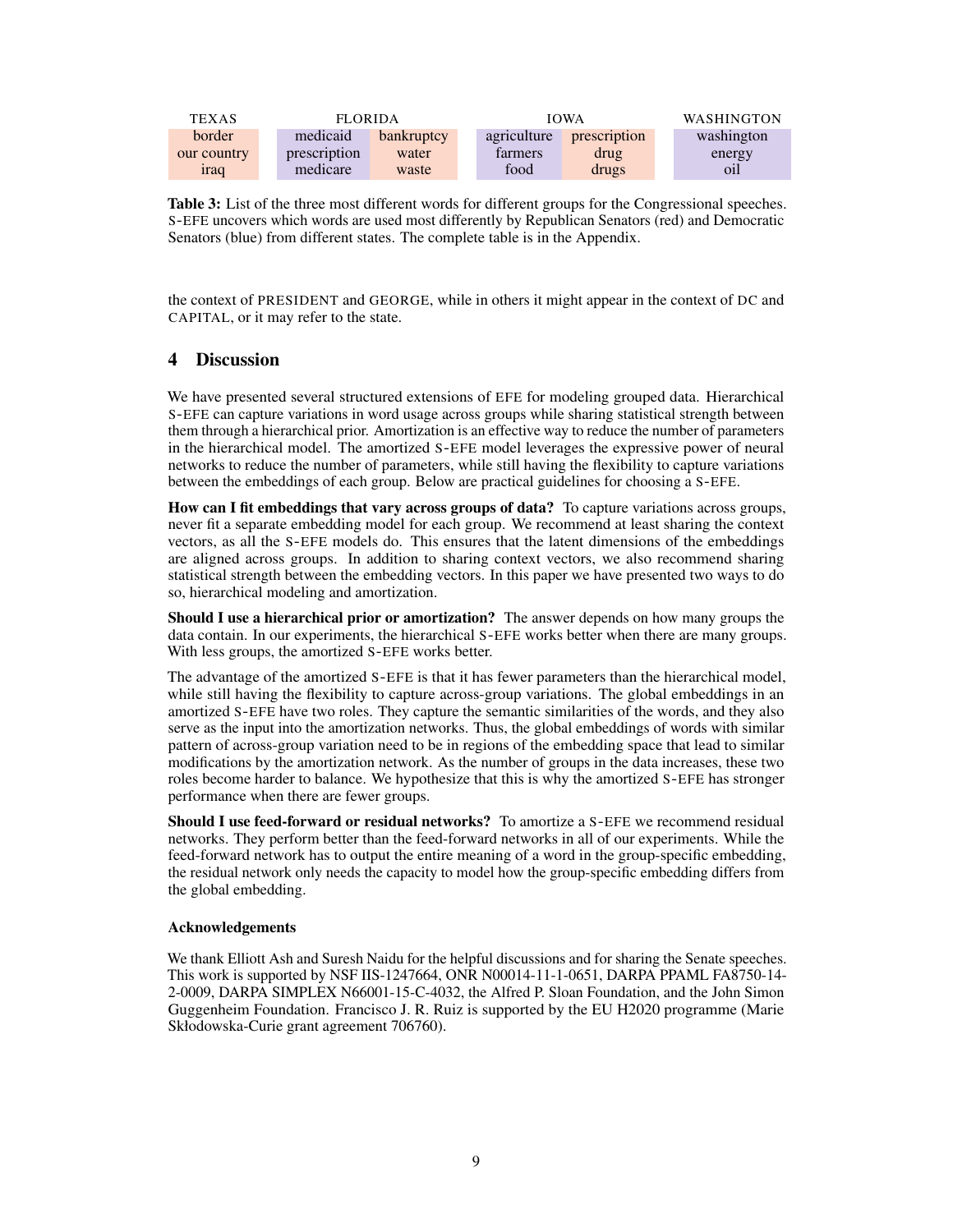## References

- Abadi, M., Agarwal, A., Barham, P., Brevdo, E., Chen, Z., Citro, C., Corrado, G., Davis, A., Dean, J., Devin, M., et al. (2015). TensorFlow: Large-scale machine learning on heterogeneous systems. Software available from tensorflow.org.
- Ammar, W., Mulcaire, G., Tsvetkov, Y., Lample, G., Dyer, C., and Smith, N. A. (2016). Massively multilingual word embeddings. *arXiv preprint arXiv:1602.01925*.
- Arnold, B. C., Castillo, E., Sarabia, J. M., et al. (2001). Conditionally specified distributions: an introduction (with comments and a rejoinder by the authors). *Statistical Science*, 16(3):249–274.
- Arora, S., Li, Y., Liang, Y., Ma, T., and Risteski, A. (2015). Rand-walk: A latent variable model approach to word embeddings. *arXiv preprint arXiv:1502.03520*.
- Bamler, R. and Mandt, S. (2017). Dynamic word embeddings. *International Conference on Machine Learning*.
- Barkan, O. and Koenigstein, N. (2016). Item2vec: neural item embedding for collaborative filtering. In *Machine Learning for Signal Processing (MLSP), 2016 IEEE 26th International Workshop on*, pages 1–6. IEEE.
- Bengio, Y., Ducharme, R., Vincent, P., and Jauvin, C. (2003). A neural probabilistic language model. *Journal of machine learning research*, 3(Feb):1137–1155.
- Bishop, C. M. (2006). Machine learning and pattern recognition. *Information Science and Statistics. Springer, Heidelberg*.
- Dayan, P., Hinton, G. E., Neal, R. M., and Zemel, R. S. (1995). The Helmholtz machine. *Neural Computation*, 7(5):889–904.
- Gelman, A., Carlin, J. B., Stern, H. S., and Rubin, D. B. (2003). *Bayesian data analysis*. Chapman and Hall/CRC.
- Gershman, S. J. and Goodman, N. D. (2014). Amortized inference in probabilistic reasoning. In *Proceedings of the Thirty-Sixth Annual Conference of the Cognitive Science Society*.
- Glorot, X. and Bengio, Y. (2010). Understanding the difficulty of training deep feedforward neural networks. In *Aistats*, volume 9, pages 249–256.
- Hamilton, W. L., Leskovec, J., and Jurafsky, D. (2016). Diachronic word embeddings reveal statistical laws of semantic change. *arXiv preprint arXiv:1605.09096*.
- Harris, Z. S. (1954). Distributional structure. *Word*, 10(2-3):146–162.
- He, K., Zhang, X., Ren, S., and Sun, J. (2016). Deep residual learning for image recognition. In *IEEE Conference on Computer Vision and Pattern Recognition*.
- Kim, Y., Chiu, Y.-I., Hanaki, K., Hegde, D., and Petrov, S. (2014). Temporal analysis of language through neural language models. *arXiv preprint arXiv:1405.3515*.
- Kingma, D. P. and Ba, J. L. (2015). Adam: A method for stochastic optimization. In *International Conference on Learning Representations*.
- Kingma, D. P. and Welling, M. (2014). Auto-encoding variational Bayes. In *International Conference on Learning Representations*.
- Klementiev, A., Titov, I., and Bhattarai, B. (2012). Inducing crosslingual distributed representations of words.
- Korattikara, A., Rathod, V., Murphy, K. P., and Welling, M. (2015). Bayesian dark knowledge. In *Advances in Neural Information Processing Systems*.
- Kulkarni, V., Al-Rfou, R., Perozzi, B., and Skiena, S. (2015). Statistically significant detection of linguistic change. In *Proceedings of the 24th International Conference on World Wide Web*, pages 625–635. ACM.
- Levy, O. and Goldberg, Y. (2014). Neural word embedding as implicit matrix factorization. In *Neural Information Processing Systems*, pages 2177–2185.
- Mikolov, T., Chen, K., Corrado, G., and Dean, J. (2013a). Efficient estimation of word representations in vector space. *ICLR Workshop Proceedings. arXiv:1301.3781*.
- Mikolov, T., Le, Q. V., and Sutskever, I. (2013b). Exploiting similarities among languages for machine translation. *arXiv preprint arXiv:1309.4168*.
- Mikolov, T., Sutskever, I., Chen, K., Corrado, G. S., and Dean, J. (2013c). Distributed representations of words and phrases and their compositionality. In *Neural Information Processing Systems*, pages 3111–3119.